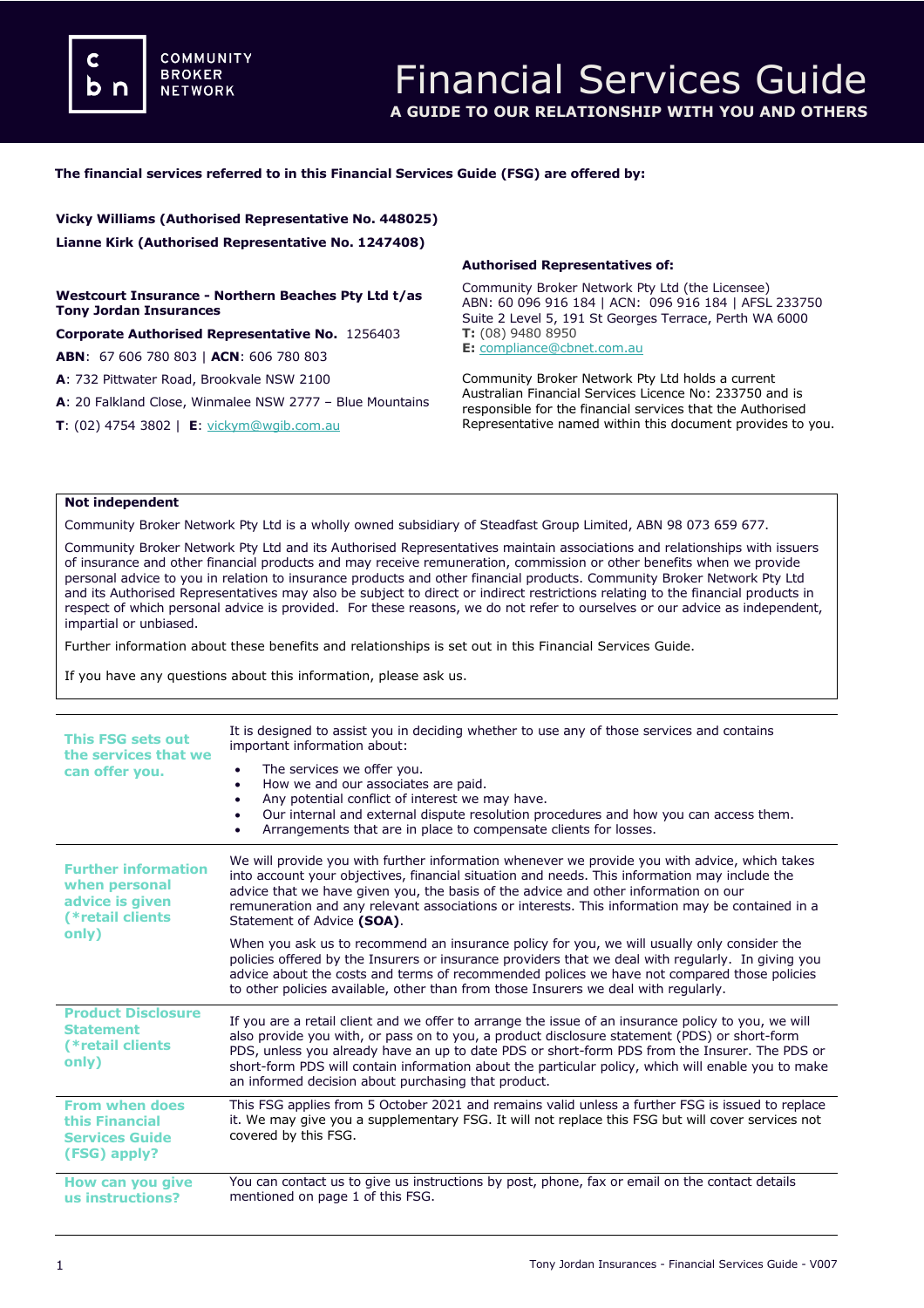# Financial Services Guide **A GUIDE TO OUR RELATIONSHIP WITH YOU AND OTHERS**

| <b>Who is responsible</b><br>for the financial<br>services provided?                                                                                                    | Community Broker Network Pty Ltd is responsible for the financial services that will be provided<br>to you or through you to your family members, including the distribution of this FSG. Community<br>Broker Network Pty Ltd holds a current Australian Financial Services Licence No: 233750. The<br>contact details for Community Broker Network Pty Ltd are at the top of this FSG. The distribution<br>of this FSG by us is authorised by Community Broker Network Pty Ltd.                                                                                                   |
|-------------------------------------------------------------------------------------------------------------------------------------------------------------------------|------------------------------------------------------------------------------------------------------------------------------------------------------------------------------------------------------------------------------------------------------------------------------------------------------------------------------------------------------------------------------------------------------------------------------------------------------------------------------------------------------------------------------------------------------------------------------------|
| <b>What kinds of</b><br><b>financial services</b><br>are we authorised<br>to provide and what<br><b>kinds of financial</b><br>product/s do those<br>services relate to? | The financial services referred to in this guide are provided by your Authorised Broker, who is<br>authorised under the Community Broker Network Pty Ltd's Australian Financial Services Licence<br>to provide financial product advice and deal in general insurance products for wholesale and retail<br>clients. We will do this on your behalf as your general insurance broker unless we tell you<br>otherwise.                                                                                                                                                               |
|                                                                                                                                                                         | If we ever act under a binder arrangement, which means we have authority to issue policies as<br>an agent for the insurer, rather than acting for you, we will inform you of this arrangement.                                                                                                                                                                                                                                                                                                                                                                                     |
| <b>Will I receive</b><br>tailored advice?                                                                                                                               | Maybe not in all cases. However, we may need information about your personal objectives,<br>details of your current financial situation and any relevant information, so that we can arrange<br>insurance policies for you, or to give you advice about your insurance needs. We will ask you for<br>the details that we need to know.                                                                                                                                                                                                                                             |
|                                                                                                                                                                         | In some cases, we will not ask for any of this information. If we do not ask, or if you do not give<br>us all of the information we ask for, any advice you receive may not be appropriate to your<br>needs, objectives and financial situation. You should read the warnings contained in any SOA, or<br>any other warnings that we give you, carefully before making any decision about an insurance<br>policy.                                                                                                                                                                  |
|                                                                                                                                                                         | Where we provide you with advice about your insurance arrangements, that advice is current at<br>the time that we give it. At renewal we may review your insurance however, in some cases we<br>may automatically renew your insurance to ensure you continue to be covered. This renewal will<br>not take into account any changes to your current financial situation or personal objectives or<br>needs that you have not informed us of.                                                                                                                                       |
| <b>Contractual liability</b><br>and your insurance<br>cover                                                                                                             | Many commercial or business contracts contain clauses dealing with your liability (including<br>indemnities or hold harmless clauses). Such clauses may entitle your insurers to reduce cover,<br>or in some cases, refuse to indemnify you at all. You should seek legal advice before signing and<br>accepting contracts. You should inform us of any clauses of this nature before you enter into<br>them.                                                                                                                                                                      |
| <b>Legal advice</b>                                                                                                                                                     | Our duty as a general insurance broker does not extend to giving legal advice. You should consult<br>your solicitor when you need advice on legal matters.                                                                                                                                                                                                                                                                                                                                                                                                                         |
| <b>What information</b><br>do we maintain<br>about you and how<br>can you access it?                                                                                    | Community Broker Network Pty Ltd maintains a record of your personal profile including details of<br>insurance policies that we arrange for you. Community Broker Network Pty Ltd may also maintain<br>records of any recommendations or advice given to you. Community Broker Network Pty Ltd will<br>retain this FSG and any other FSG given to you as well as any SOA, PDS or short-form PDS that<br>we give or pass on to you for the period required by law.                                                                                                                  |
|                                                                                                                                                                         | We and Community Broker Network Pty Ltd are committed to implementing and promoting a<br>privacy policy, which will ensure the privacy and security of your personal information.<br>Community Broker Network Pty Ltd has taken the appropriate action to ensure we comply with<br>the Australian Privacy Principles ("APPs") and have established a Privacy Policy. A copy of our<br>privacy policy is available on request, or at www.cbnet.com.au.                                                                                                                              |
|                                                                                                                                                                         | If you wish to access your file, please ask us. We will make arrangements for you to do so.                                                                                                                                                                                                                                                                                                                                                                                                                                                                                        |
| How will I pay for<br>the services<br>provided?                                                                                                                         | Payment for the services we provide you are payable directly to Community Broker Network Pty<br>Ltd. For each insurance product, the insurer will charge a premium that includes any relevant<br>taxes, charges and levies. Community Broker Network Pty Ltd will receive a payment based on a<br>percentage of this premium (excluding relevant taxes, charges and levies) called commission,<br>which is paid to Community Broker Network Pty Ltd by the insurers. In some cases, we may also<br>charge you a broker fee. This will be shown on the invoice that is sent to you. |
|                                                                                                                                                                         | The invoice provides methods of payment for our services and details of payment terms (14<br>days). Community Broker Network Pty Ltd pays the commission and broker fee to us after<br>deducting a management fee.                                                                                                                                                                                                                                                                                                                                                                 |
|                                                                                                                                                                         | If there is a refund or reduction of your premium as a result of a cancellation or alteration to a<br>policy, or based on a term of your policy (such as a premium adjustment provision), we will<br>retain any fee we have charged you. Depending on our arrangements with the insurer,<br>Community Broker Network Pty Ltd will retain any commission that was paid to them by the<br>insurer for the policy and we may retain the portion of the commission that was paid to us by<br>Community Broker Network Pty Ltd. We may also charge you a cancellation fee.              |
|                                                                                                                                                                         | Non-payment of premium within applicable time frames could result in the insurer cancelling the<br>contract of insurance or charging a penalty premium for time on risk.                                                                                                                                                                                                                                                                                                                                                                                                           |
|                                                                                                                                                                         | When you pay us your premium it will be banked into Community Broker Network Pty Ltd 's trust<br>account. Community Broker Network Pty Ltd will retain the commission from the premium you<br>pay us and remit the balance to the insurer in accordance with Community Broker Network Pty                                                                                                                                                                                                                                                                                          |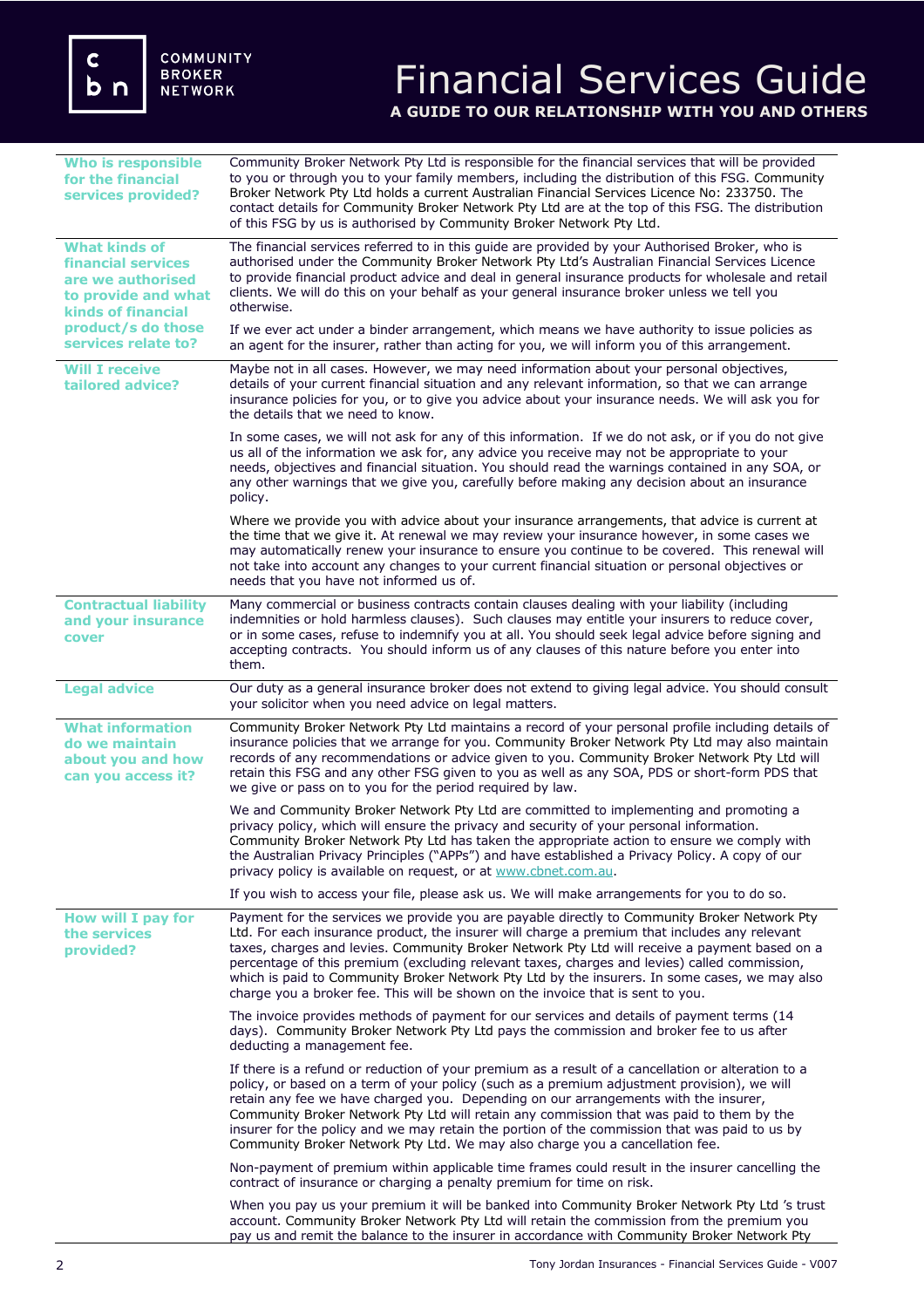**How are any commissions, fees or other benefits calculated for providing the financial services?**

**Do we have any relationships or associations which might reasonably influence us?** 

# Financial Services Guide

**A GUIDE TO OUR RELATIONSHIP WITH YOU AND OTHERS**

Ltd's arrangements with the insurer. Community Broker Network Pty Ltd will earn interest on the premium while it is in their trust account or Community Broker Network Pty Ltd may invest the premium and earn a return. Community Broker Network Pty Ltd will retain any interest or return on investment earned on the premium.

If you require assistance from us with a claim which requires an unexpected and significant amount of time or expertise, we reserve the right to make an additional charge for it. Any charges will be agreed with you before we provide the services so you always know how much you will be required to pay.

The commission the Insurer pays to Community Broker Network Pty Ltd will be calculated based on the formula:

# **P X Y% = X.**

 $P =$  the amount you pay for any insurance policy (less any government fees or charges included in that amount). *Y*

*%* = the percentage commission paid to Community Broker Network Pty Ltd by the Insurer. *X* = Community Broker Network Pty Ltd's commission. Community Broker Network Pty Ltd's commission varies between 0 and 26.5%.

We may also charge you a broker fee in addition to commission when you enter into an insurance policy. The amount of the fee will depend on the complexity of the services we are providing. The amount of any broker fee charged will be shown on your invoice.

Community Broker Network Pty Ltd deducts a management fee of between 0% and 22.5% from the total commission and broker fee received and pays the remainder of the broker fee and commission to us.

Our employees that will assist you with your insurance needs will be paid a market salary and may also receive a performance bonus based on both the value and quality of the work they do for our clients.

Where a third party has referred you to us, we may share part of our fees/commission with them or pay an agreed referral rate. If we do, we will pay commissions to those people out of the commission and fees passed to us by Community Broker Network Pty Ltd (not in addition to those amounts), in the range of 0 to 50% of our commission or fees.

If we give you (as a Retail client) personal advice, we will inform you of any fees, commission or other payments we, our associates or anyone referring you to us (or us to any third party referrer) will receive in relation to the policies that are the subject of the advice as soon as practicable after that time.

See below for information on the Steadfast association and commission.

Community Broker Network Pty Ltd is a wholly owned subsidiary of Steadfast Group Limited, ABN 98 073 659 677.

### **Insurer Relationships**

Community Broker Network Pty Ltd sometimes enter into specific arrangements with a limited number of insurers where we receive fees or other remuneration for the development of insurance solutions or the growth of various insurance portfolios. The remuneration Community Broker Network Pty Ltd receives from these arrangements is variable and is determined by the profitability of the recommended insurance products. We will only recommend these products where they meet your needs and are in your best interests. Any such relationship is managed under our conflicts of interest policy.

We work closely with a range of insurers and underwriting agencies to arrange high quality benefits, competitive pricing and superior service levels for our clients. Wherever possible we will recommend that clients deal with insurers that are authorised under the Insurance Act 1973 (Cth) to carry on insurance business in Australia and are subject to oversight by the Australian Prudential Regulation Authority. We will warn you when we recommend an unauthorised foreign insurer.

Some insurers give other benefits such as sponsorship of annual conferences, training and invitations to social business functions. These benefits may change from year to year. The receipt of these benefits may be based upon the volume of business placed with the provider but may also be more of an ad hoc reward. Occasionally we may also receive small gifts and gratuities. It is Community Broker Network Pty Ltd's policy that gifts or gratuities may be accepted only if they are of an incidental nature. These amounts are not additional costs to you.

Despite the existence of any incentive, any decision to place business with such an Insurer will be based on the fact that this provides the best solution for you and not based on consideration of any incentive entitlement. Community Broker Network Pty Ltd may pass any incentive received on to us.

# **Steadfast Group Limited**

Community Broker Network Pty Ltd is a Steadfast Group Limited (**Steadfast**) Network Broker.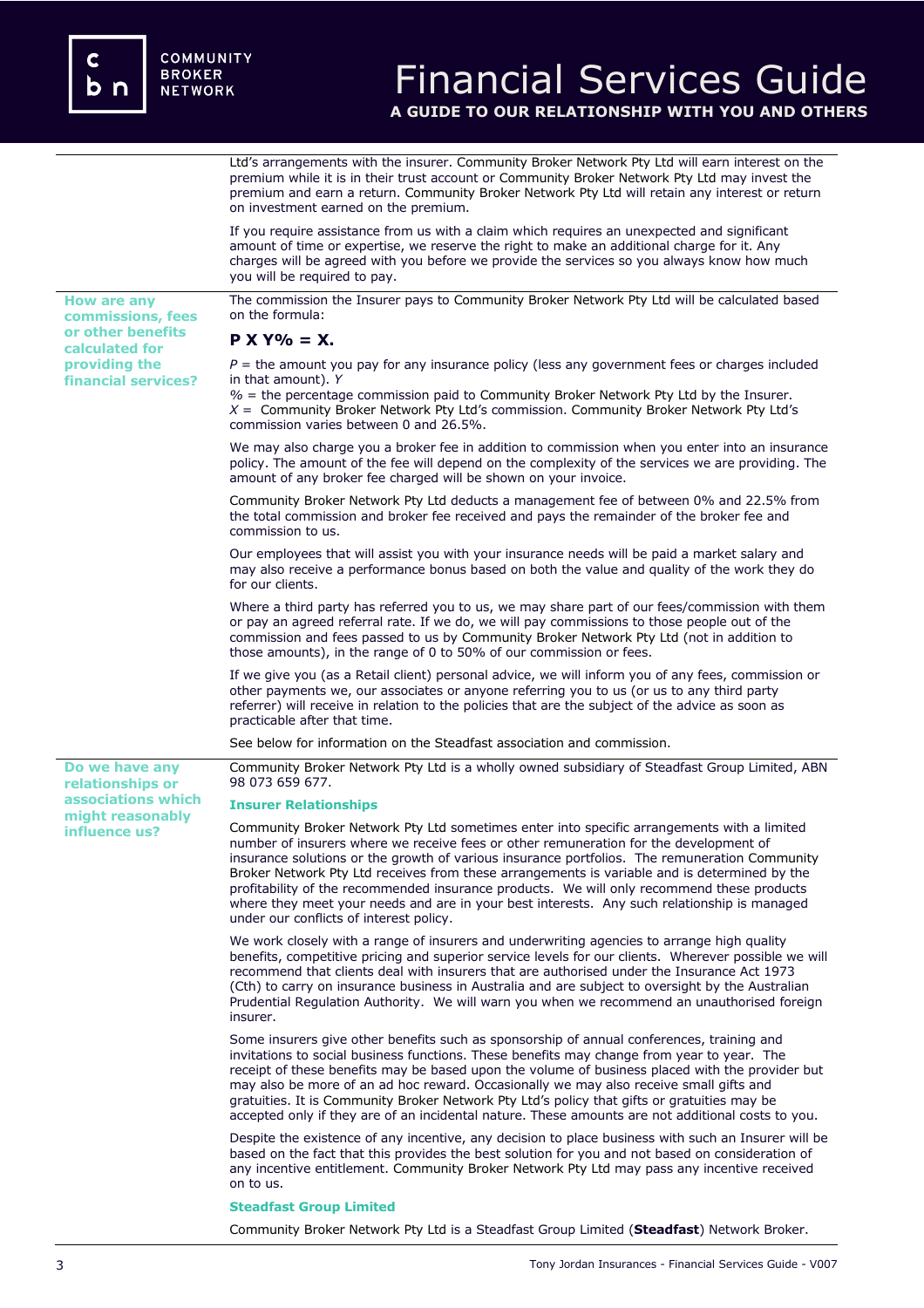c<br>b n

# Financial Services Guide **A GUIDE TO OUR RELATIONSHIP WITH YOU AND OTHERS**

|                                                                                  | As a Steadfast Network Broker, Community Broker Network Pty Ltd and our Authorised<br>Representatives have access to member services including model operating and compliance<br>tools, procedures, manuals and training, legal, technical, HR, contractual liability advice and<br>assistance, group insurance arrangements, product comparison and placement support,<br>claims support, group purchasing arrangements and broker support services. These services<br>are either funded by Steadfast, subsidised by Steadfast or available exclusively to Steadfast<br>Network Brokers for a fee. |
|----------------------------------------------------------------------------------|-----------------------------------------------------------------------------------------------------------------------------------------------------------------------------------------------------------------------------------------------------------------------------------------------------------------------------------------------------------------------------------------------------------------------------------------------------------------------------------------------------------------------------------------------------------------------------------------------------|
|                                                                                  | Steadfast has arrangements with some insurers and premium funders ( <b>Partners</b> ) under<br>which the Partners pay Steadfast a fee to access strategic and technological support and the<br>Steadfast Broker Network. Steadfast is also a shareholder of some Partners.                                                                                                                                                                                                                                                                                                                          |
|                                                                                  | Community Broker Network Pty Ltd may receive a proportion of any commission paid to<br>Steadfast by its Partners at the end of each financial year (or other agreed period).                                                                                                                                                                                                                                                                                                                                                                                                                        |
|                                                                                  | You can obtain a copy of Steadfast's FSG at www.steadfast.com.au.                                                                                                                                                                                                                                                                                                                                                                                                                                                                                                                                   |
| <b>The licensee and</b><br>premium funding<br>companies                          | If we arrange premium funding for you with a premium funder, we or Community Broker<br>Network Pty Ltd may be paid a commission by the premium funder. We may also charge you a<br>fee (or both). The commission that we are paid by the premium funder is usually calculated as a<br>percentage of your insurance premium (including government fees or changes). If you instruct us<br>to arrange premium funding for you, this is when we become entitled to the commission.                                                                                                                     |
|                                                                                  | Commission rates for premium funding are usually in the range of 0 to 5% of funded premium.<br>When we arrange premium funding for you, you can ask us what commission rate we are paid for<br>that funding arrangement compared to the other arrangements that were available to you. The<br>amount we are paid is set out in the premium funding contract. Some premium funders may pay<br>Community Broker Network Pty Ltd a volume bonus based on the volume of business Community<br>Broker Network Pty Ltd and we place with them. This payment may be passed on to us.                       |
| What to do if you<br>have a complaint?                                           | We welcome your suggestions, compliments and complaints as an opportunity to improve our<br>service.                                                                                                                                                                                                                                                                                                                                                                                                                                                                                                |
|                                                                                  | If you have any complaints about the service provided to you, please give us the opportunity to<br>put things right by contacting your Authorised Broker about your complaint in the first instance.<br>We will do our best to resolve your complaint within 5 working days.                                                                                                                                                                                                                                                                                                                        |
|                                                                                  | If your complaint is not satisfactorily resolved within this time, please contact Community Broker<br>Network Pty Ltd's Complaints Officer:                                                                                                                                                                                                                                                                                                                                                                                                                                                         |
|                                                                                  | $T: (08)$ 9480 8950<br>E: compliance@cbnet.com.au<br>P: PO Box 1183, WEST PERTH WA 6872.<br>Please mark the envelope "Notice of Complaint".                                                                                                                                                                                                                                                                                                                                                                                                                                                         |
|                                                                                  | We will try and resolve your complaint quickly and fairly and no later than 30 days from receiving<br>the response.                                                                                                                                                                                                                                                                                                                                                                                                                                                                                 |
|                                                                                  | Community Broker Network Pty Ltd is a member of the Australian Financial Complaints Authority<br>(AFCA). If your complaint cannot be resolved to your satisfaction by us, you have the right to<br>refer the matter to AFCA. AFCA provides fair and independent financial services complaint<br>resolution that is free to customers. AFCA can be contacted at:                                                                                                                                                                                                                                     |
|                                                                                  | <b>W</b> : www.afca.org.au $\mathsf{E}$ : info@afca.org.au<br>P: 1800 931 678 (free call)<br>In writing to: Australian Financial Complaints Authority, GPO Box 3, Melbourne VIC 3001                                                                                                                                                                                                                                                                                                                                                                                                                |
|                                                                                  | Community Broker Network Pty Ltd is a principal member of NIBA and as such the Community<br>Broker Network Pty Ltd's staff and Authorised Brokers have adopted the Insurance Brokers Code<br>of Practice.                                                                                                                                                                                                                                                                                                                                                                                           |
| <b>What arrangements</b><br>are in place to<br>compensate clients<br>for losses? | Community Broker Network Pty Ltd have a Professional Indemnity policy in place. The PI policy<br>covers Community Broker Network Pty Ltd employees, its contractors and its Authorised Brokers<br>for claims made against them by clients as a result of their conduct in the provision of financial<br>services.                                                                                                                                                                                                                                                                                   |
|                                                                                  | The PI policy will cover Community Broker Network Pty Ltd and us for claims relating to the<br>conduct of representatives who no longer work with us, in respect of the Financial Services<br>provided under the Community Broker Network Pty Ltd's Australian Financial Services Licence.                                                                                                                                                                                                                                                                                                          |
|                                                                                  | This policy satisfies the requirements for compensation arrangements under section 912B of the<br>Corporations Act.                                                                                                                                                                                                                                                                                                                                                                                                                                                                                 |
| <b>Any questions?</b>                                                            | If you have any further questions about the financial services we provide, please contact us.<br>Please retain this document for your reference and any future dealings with us and Community<br>Broker Network Pty Ltd.                                                                                                                                                                                                                                                                                                                                                                            |